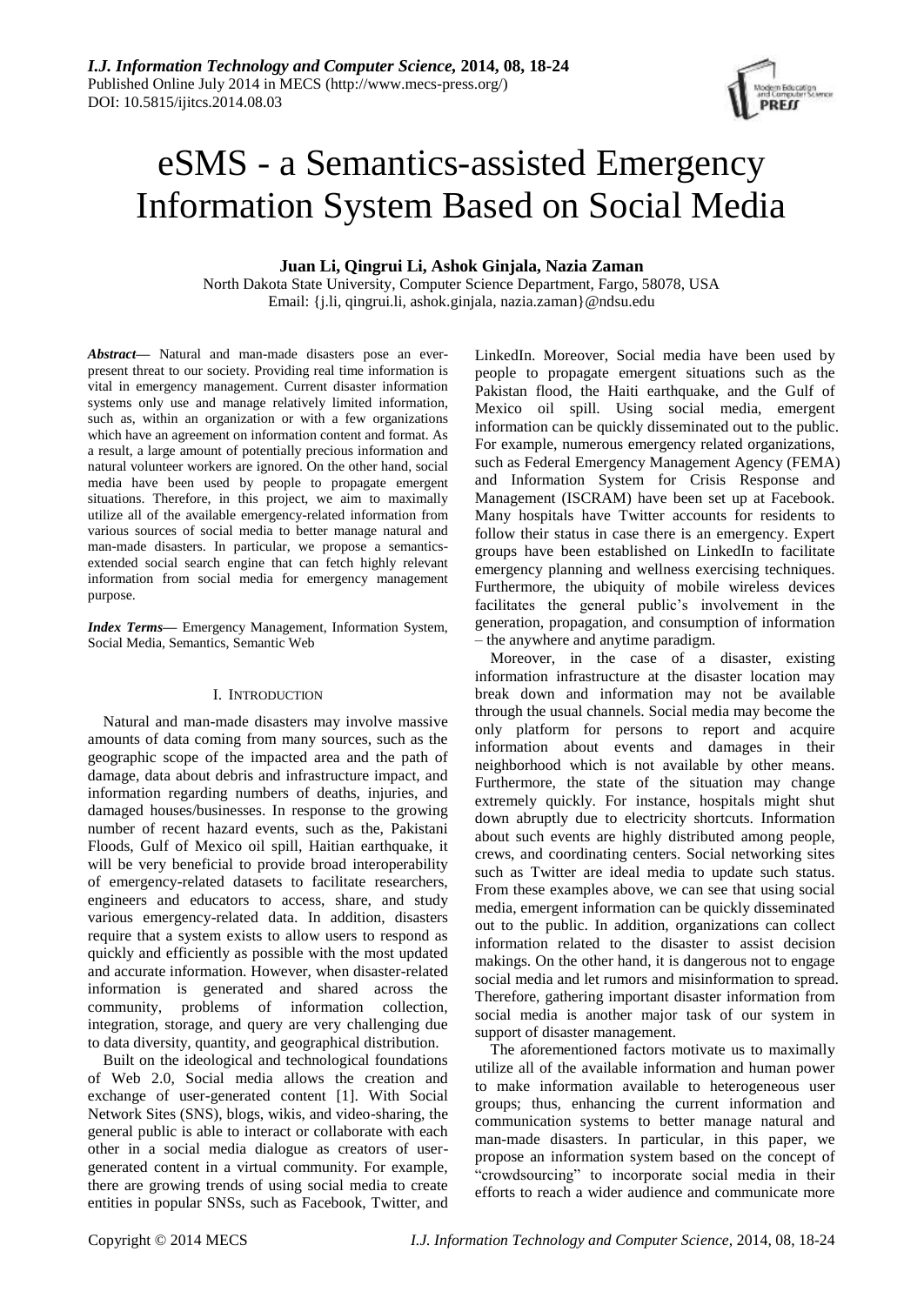efficiently and effectively than ever before. We hypothesize that a large number of people, communities, and organizations can be effectively utilized managing large-scale disasters. On the other hand, information and knowledge also is critical for creating the desired impact on the individual and community behavior [1]. Correct and real-time information also assists in effective and coordinated communication to avoid confusion and mayhem [2, 3].

To utilize the large amount of valuable information from social media to assist disaster management, we collect information from a number of freely available social data sources on the web, such as Facebook and Twitter. The crawling is based on keywords extended the disaster-related ontology. We distinguish authoritative information from emergency related organizations, such as National Weather Service and Federal Emergency Management Agency at Facebook. Because disaster is time-sensitive, we collect information from social media at finer time granularities as if they are sensor streams.

The remainder of this paper is organized as follows: We review the current state of the art in information and communication technologies (ICT) for emergency management in Section 2. Our proposed information system is presented in Section 3, in which we collect relevant information from the social media for emergency management use. In Section 4, we evaluate the proposed methods and show their effectiveness. Finally, we conclude the paper in Section 5.

# II. RELATED WORK

Over the last few decades, the importance of effective management of information is being increasingly recognized in disaster management [4, 5]. A number of countries have set up disaster management information systems according to their own specific needs. The applications of these systems range from emergency response planning to short-range early warning to longrange mitigation and prevention planning [5]. A variety of information and communication technologies (ICT) have been proposed for managing national, regional, or local natural disasters and man-made crises [6, 7, 8, 9, 10, 11, 12, 13, 14, 15, 16, 17]. ICT can be applied during different stages of a disaster, including disaster prevention, mitigation, preparedness, disaster response, and disaster recovery. Basically, IT technologies can be used for: (a) effective warning of disasters using different communication channels, (b) integrating information on necessary supplies and other sources; (c) coordinating disaster relief work; (d) encouraging social, institutional, and public responses; (e) evaluating the damages caused by a disaster and the need for disaster relief.

The development of ICT over the last few years has supported disaster management efforts by introducing numerous collaborative tools at different levels. For example, some open source disaster management tools have become very popular [18], e.g., Ushahidi [19], Sahana [20], and SwiftRiver [21]. Ushahidi was developed to report on the violence during the 2008 Kenyan general election. The idea behind the website was to harness the benefits of crowdsourcing information (using a large group of people to report on a story) and to facilitate the sharing of information in an environment where rumors and uncertainties were dominant. Since then, Ushahidi has been deployed more than 20 times around the world to assist in similar situations where little or no support is provided by governmental authorities responsible for emergency management. Ushahindi has been used to manage aid, manage volunteers, and track disaster relief camps and victims. Sahana is a web-based collaboration tool that addresses common coordination problems during a disaster, such as finding missing people, managing aid, managing volunteers, tracking disaster relief camps and the victims. SwiftRiver [21] is a free and open source platform that complements Ushahidi's mapping and visualization products. The goal of the project is "to democratize access to the tools for making sense of information" [21]. Therefore, SwiftRiver helps users to understand and act upon a stream of massive amounts of crisis data.

Non-open source software products have also become popular—particularly within the United States. For instance, Web EOC, DLAN, EM2000, and others allow all responding organizations within a membership area (typically purchased on a state wide basis) to monitor and manage information related to the event including sharing information about the disaster, providing situation updates, managing disaster related projects and resources, and more. Yet, There are also products like Odysseus<sup>TM</sup> that are available to facilitate collaborative projects in advance of a disaster like creating disaster exercises to test preparedness and build multi-jurisdictional mitigation and response plans. Yet, these products do not use the heterogeneous legacy data in different organizations related to an emergency. Additionally, because none of these products are open-source only those jurisdictions with significant resources are able to purchase the software leaving some of the most impoverished and poor communities more vulnerable. Moreover, since scientists, engineers, and educators are not typically considered part of the disaster response network, they do not typically have access to data about the event. This situation prevents empirical research from being conducted on disasters and the dissemination of findings that would benefit other communities in future events.

More recently, there have appeared tools to search social media to get valuable information. Social media search tools use keywords and fetch results from one or more sources of social media and aggregate the results into a single stream. Some social media tools such as WhosTalkin and SocialMention are available on the web. WhosTalkin allows users to search for conversations surrounding the topics that they care about most, whether it is a favorite sport, favorite food, celebrity, or your company's brand name [22]. SocialMention allows a user to easily track and measure what people are saying about a company, a new product, or any topic across the web's social media landscape in real-time [23]. Though these social media tools address a wide range of aspects, a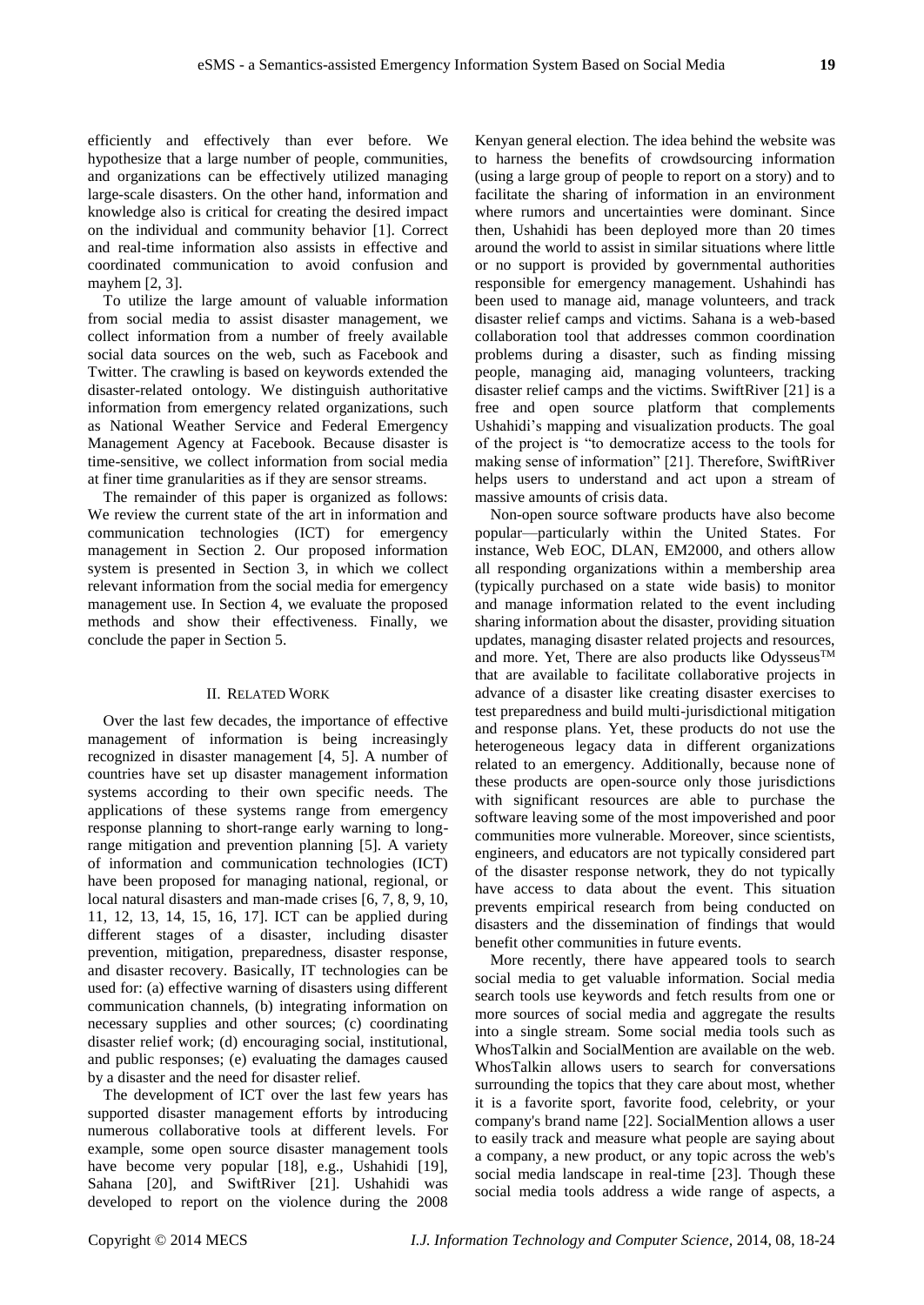dedicated social search engine related to emergencies and disasters is not available. Additionally geographic and location based information is the need of the hour.

### III. SYSTEM DESIGN

To utilize the large amount of valuable information from social media to assist disaster management, we should collect information from a number of freely available social data sources on the web, such as news feeds, personal blogs, tagged images, and mini feeds. Data from social media are heterogeneous in representation and semantics; therefore, we integrate the collected social data, and provide a unified query interface to users. We use Semantic Web technologies to address both representational and semantic heterogeneity from different media sources. In this part, we detail the procedures to construct the social media search engine.

First, we need to examine several aspects of social media as represented by a search engine based on certain queries. These aspects included: (1) The social media websites that would be searched. Although there are many social media websites, the most popular ones such as Facebook, Tweeter, and Linkedin are considered in this project. Due to privacy and security reasons, we are not able to search arbitrary posts from Facebook. Instead, we can collect some posts from public groups. Tweeter provides good search API for all of its posts. Linkedin can be used for searching of experts. (2) The way the search engine represented social media websites across different search result. Integration of location based information through a map interface will further enhance peoples' awareness in their geographic area of crisis, which is especially important in an emergency environment. (3) The appropriate keywords that would be used for search. This is critical as many users may not have detailed expertise or knowledge, and their resultant query formulations may be deficient and lead to incorrect responses. We expand user queries with related concepts in a pre-defined ontology as shown in Fig. 1.



Fig. 1. Part of an ontology used in the system

The design and implementation of eSMS tool is mainly based on PHP server side scripting language in combination with Hypertext Markup Language (HTML), Cascading Style Sheets (CSS), and JavaScript. MySQL is used as backend database.

The conceptual framework of information processing in the proposed system is shown in Fig. 2.



Fig. 2. System architecture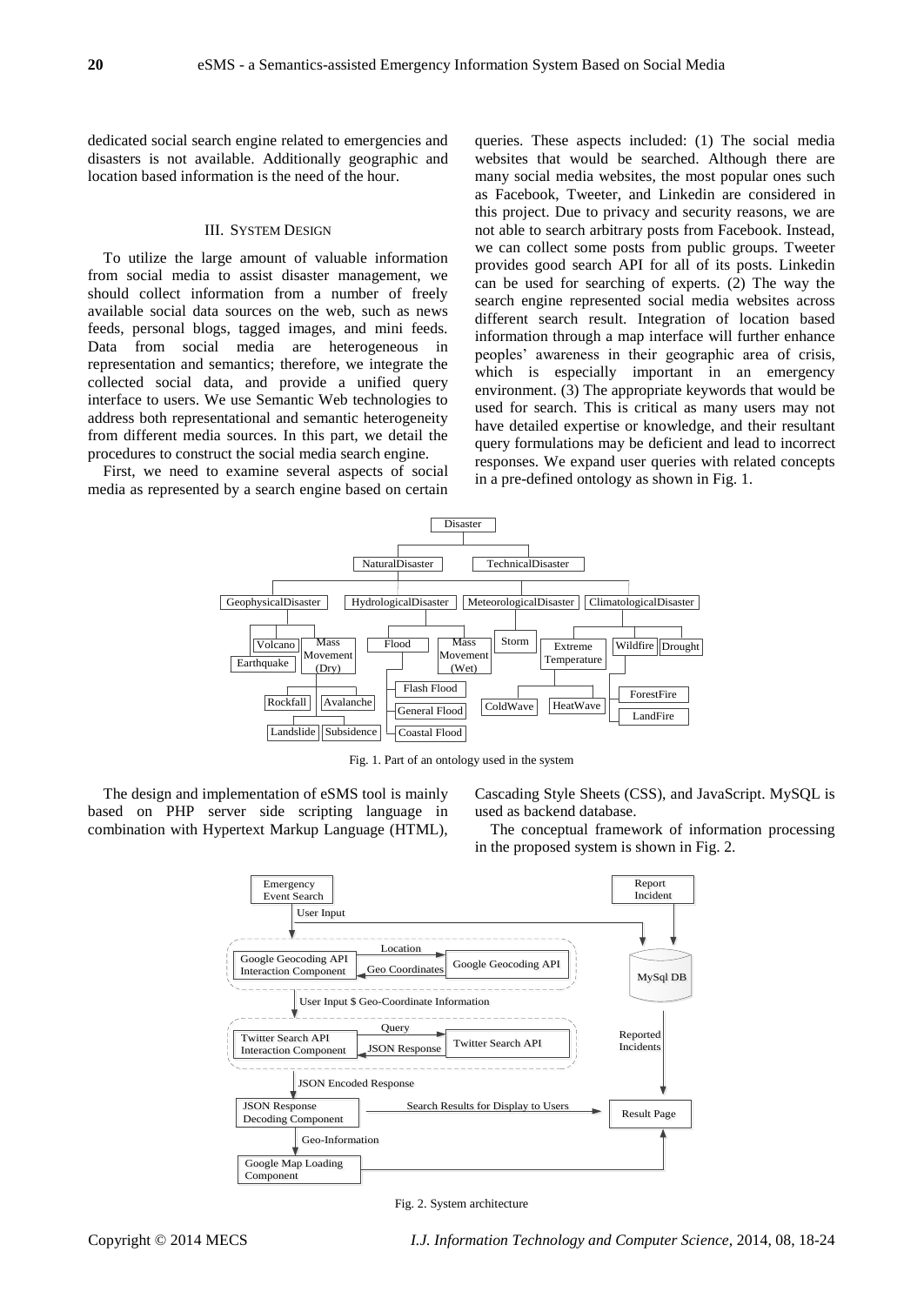Over the last few decades, the importance of effective management of information is being increasingly recognized in disaster management [4, 5]. A number of countries have set up disaster management information systems according to their own specific needs. The applications of these systems range from emergency response planning to short-range early warning to longrange mitigation and prevention planning [5]. A variety of information and communication technologies (ICT) have been proposed for managing national, regional, or local natural disasters and man-made crises [6, 7, 8, 9, 10, 11, 12, 13, 14, 15, 16, 17]. ICT can be applied during different stages of a disaster, including disaster prevention, mitigation, preparedness, disaster response, and disaster recovery. Basically, IT technologies can be used for: (a) effective warning of disasters using different communication channels, (b) integrating information on necessary supplies and other sources; (c) coordinating disaster relief work; (d) encouraging social, institutional, and public responses; (e) evaluating the damages caused by a disaster and the need for disaster relief.

#### *A. Design Overview*

There are two major features that the system offers: The first is search feature. This feature searches the queried information against the real-time information from social websites and the local database of reported incidents. In our current implementation, we have initially considered incorporating the Twitter social media platform as the source of user generated content. These messages are commonly referred to as the "tweets" and forwarding these messages are referred to as "retweets" according to the Twitter jargon. Our search engine fetches the tweet updates based on the key word search and selected geographic location. Also it helps the users to retrieve the updates within a certain radius of the selected geographic location. These updates are topographically depicted on the Google maps based on the latitudinal and longitudinal information of the source of tweets.

The second feature is report Feature. This feature allows the user to record an incident in geographic vicinity that they have witnessed. This further pops up in the search query results if another user searches for information in the particular geographic location where the incident was reported. Then the engine fetches the results that match the query, from both social sites and local database and displays it to the user.

## *B. Search*

The first and foremost step is to accept the users' input through a web user interface. The user input may include the following parameters: (1) Emergency Category, (2) Search Keyword, (3) Location, and (4) Radius, as shown in Fig 3. Emergency Category is defined based on the disaster ontology which we defined according to the International Disaster Database [24]. The category is illustrated as a multilevel dropdown menu that lists the possible types of emergencies/disasters. If a user does not specify the category, the system will try to extend the category information based on the keywords user input. The search is further narrowed down using either the zip code or city entered by the user. With this the user is providing the system with a location of interest. The user can select a value for radius, from the distance drop down menu. This distance parameter can further help the user to obtain tweets within a particular radius around the selected location



Fig. 3. Screenshot of the search interface

Once user submits the input parameters, they need to be converted into a valid format required for calling Twitter Search API, which acts as an interconnection between the eSMS tool and Twitter. The emergency category and search keyword(s) are concatenated together into a single string called as search term. This search term

is arranged in such a way that it can be passed as a single input entity to the Twitter Search API. Also the location information is converted into geo-coordinate (latitude/longitude) values as Twitter Search API cannot understand the user entered location information as is.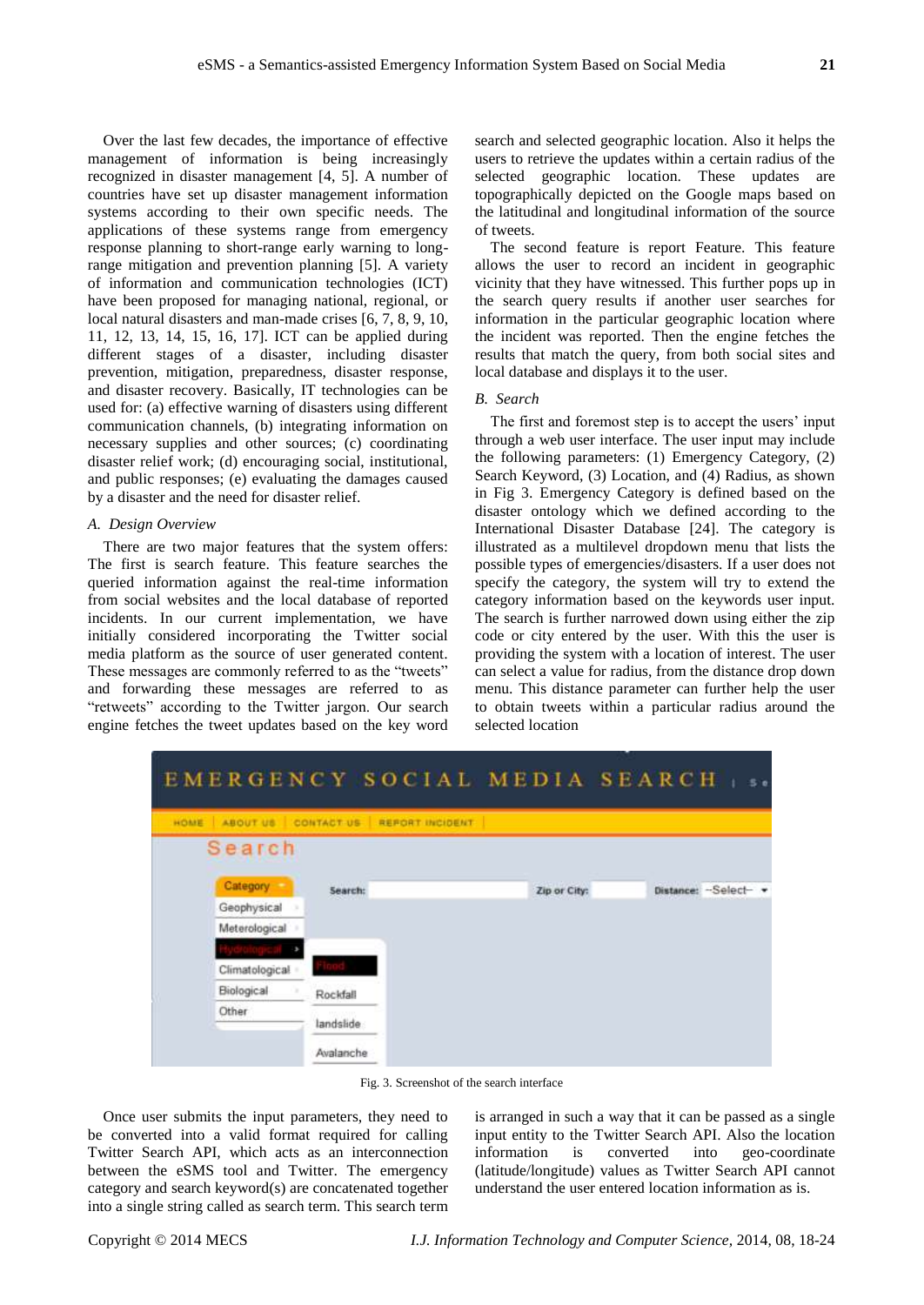As shown in Fig. 2, based on the input parameters received from the user, the location information is channelized to the Google Maps Geocoding API. This is further transformed by the Google Maps Geocoding API into geo-coordinate (latitude/longitude) values. The Geocoding API and Reverse Geocoding API can be accessed directly over HTTP by sending a request to Google Map. In Geo-Coordinate Generation process, the Geocoding API is called by sending an HTTP request to http://maps.googleapis.com/maps/api/geocode/xml?\$addr ess, where '\$address' is the location information received from the user. The API returns an XML response for this request, which is wrapped inside the root element and its sub-elements. Each sub-element contains a single set of geocoded address information and geometry information. This XML response is then parsed with the XML parser function within PHP to obtain the latitude and longitude coordinate values for a location parameter keyed-in by the user.

A call is made to Twitter Search API by sending a URL request over HTTP in order to retrieve the relevant tweets from Twitter. These tweets contain specific keywords and have been generated by users of a particular geographic area. Such URL is constructed using the 'search term', 'geo-coordinate values', and the radius parameter input from the eSMS user. When combined together, these key-value pairs form a URL request that is sent to Twitter Search API, which in turn returns a JSON object that encapsulates a set of real-time tweets having specific key words, and are generated by the users in a particular geographic area.

The response from Twitter Search API is parsed into multi-dimensional string array using PHP Json\_decode() function. Each element in the array stores a single Twitter feed data. Each element of the array is iterated over the key-value pairs, and the values that the eSMS user is interested in are sent out for display, while the geographical coordinates information in the tweets are sent to the Google Maps Loading Component of the eSMS system. The eSMS tool uses the Google Maps feature to topographically depict the location information present in the tweet results, for the end user search. Google Maps JavaScript API provides a free service to embed Google Maps in the web pages and also provides a number of utilities for customizing and adding content to the map through a variety of services.

An example of the result page display is shown in Fig. 4. In this example the tweets for the Red River Flood are shown on the left hand side while the location based information through the Google maps interface is shown on the right. Specific locations of the tweets on the map are indicated by a green flag icon. It has to be mentioned here that Twitter might not have location information for all the tweets generated through the search. In such a situation the flag icons are shown only for the available location information.



Fig. 4. Screenshot of the search result

#### *C. Report*

Report incident is an important feature of eSMS, which enables the user to submit emergency related information. Once an incident is reported, it is stored in the local database and can be retrieved by searching.

The reported incidents are shown as special information by separating them in results section. Report feature was designed keeping both people as well as Emergency Administrative offices in mind. Emergency Administrative offices dealing with emergencies in a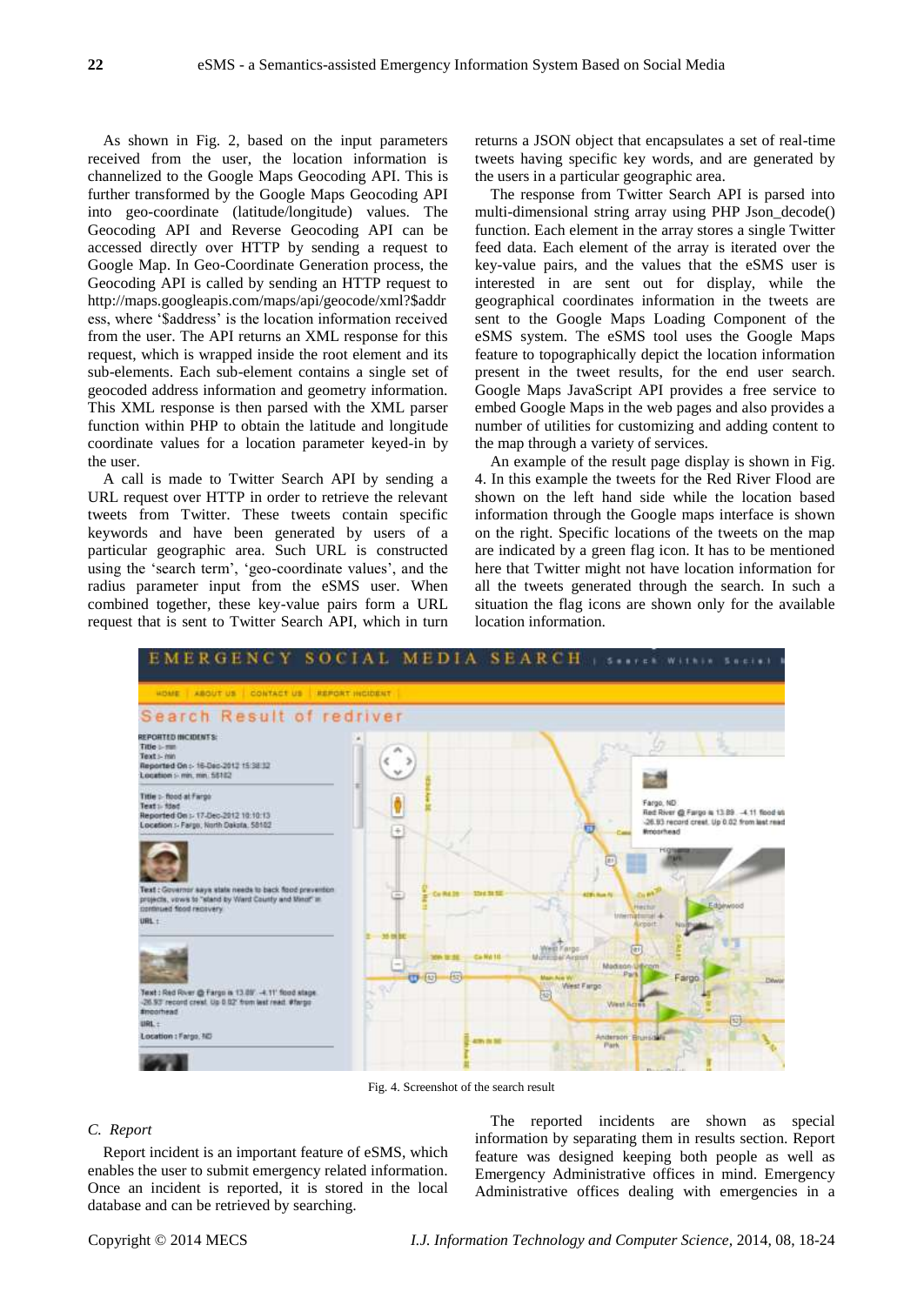particular location can find vital information on eSMS that can better equip them to deal with the situation when incidents are reported by people of that area/location. Fig. 5 shows a screenshot of the Report Incident page.



Fig. 5. Screenshot of the report incidents interface

#### IV. SYSTEM EVALUATION

After a successful completion of the emergency information system, the system has been deployed to a website targeting the residents of the Fargo-Moorhead area. The website has been advertised in local forums and volunteers' Facebook walls. Although the website has not yet been widely used, we have collected some usage data.

Fig.6 plots the number of requests our system received in the period from September 2012 to September 2013. We received most of the quires in the cold winter (December – February) and in the flood season (March and April). Fig. 7 shows the records (mostly tweets) we retrieved in the same period.



Fig. 6. Number of requests received from Sep. 2012 to Sep.2013



Fig. 7. Number of records (tweets and internal reports) retrieved from Sep. 2012 to Sep. 2013.

Table 1. Top 3 queries

| Query                 | # of appearance |
|-----------------------|-----------------|
| storm (winter storm)* | 709             |
| hlizzard              | 467             |
| flood                 | 388             |

\* We count these two together as the same query

Table 1 lists the top three queries the system received during the one year period. We can see that the most popular query is about storms. Blizzard and flood are two other important queries.

#### V. CONCLUSIONS

We have designed and developed an effective social search engine for emergency management. This tool will assist people to collect, visualize, and propagate real-time information. The web user interface is extremely user friendly and can be easily understood and operable by a layman. This tool will enable the community to respond to emergency or event in a fast and effective manner, by provision of information concerning the "ground-zero" situation.

The current tool has limitations and lot of enhancements can be made to the existing tool. Apart from twitter, a number of other social networking sites can be integrated into the tool to press for a larger informational database. Ranking the results based on the trusted sources of information and by tracking the "current most trending" words related to the emergency in a particular geographic location. Additionally the types of emergencies and disasters can be further classified at a micro level. Validate the user reported emergency information to check the format before storing it in the eSMS local database tables.